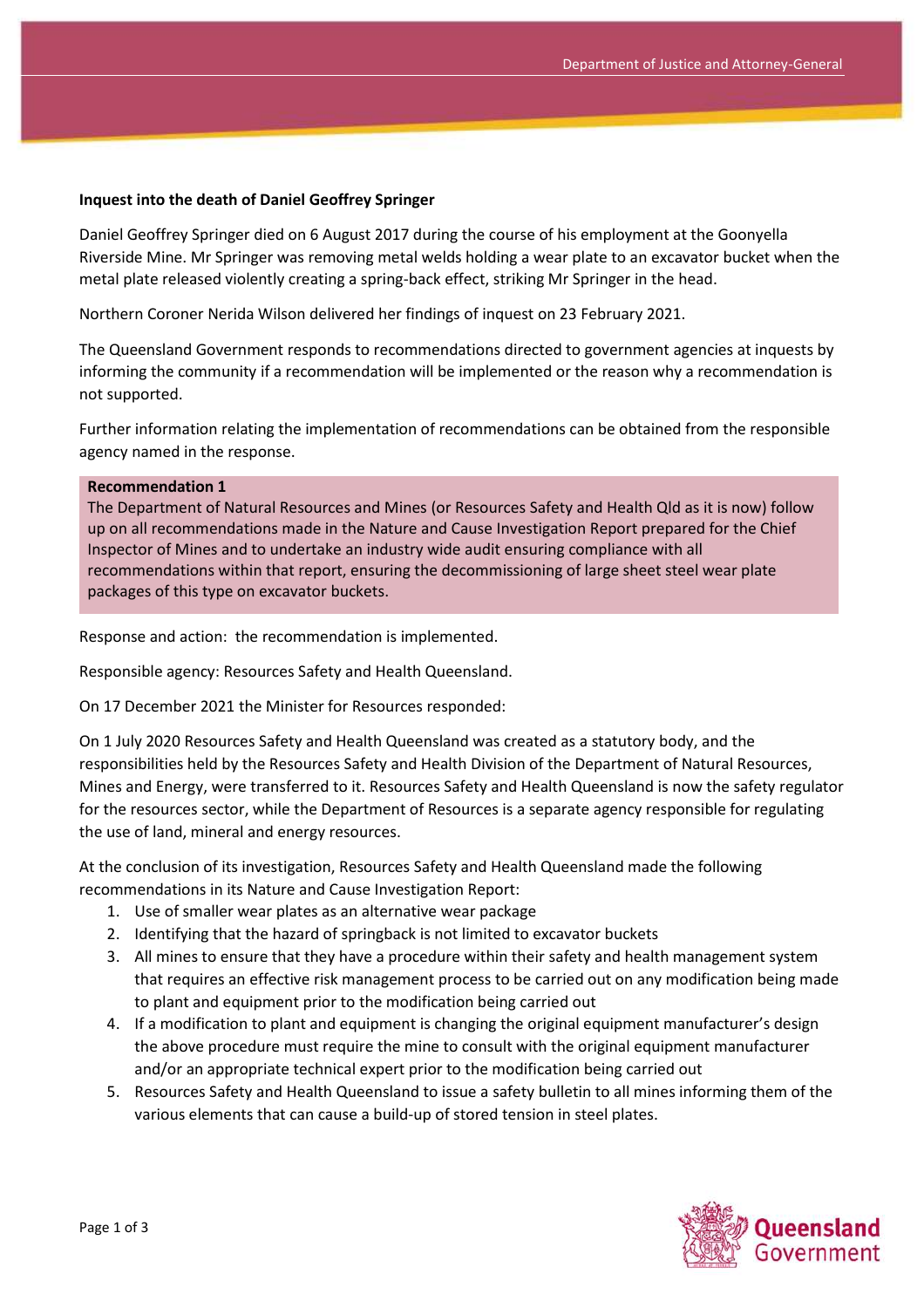Resources Safety and Health Queensland confirms that all recommendations contained in the Nature and Cause Investigation Report have been implemented.

An industry-wide audit was conducted at the conclusion of the investigation into the serious accident to determine whether any other mine sites used large wear plates. It was identified that the use of large wear plates was limited to two excavators, both of which had their large wear plates removed during the investigation. Coal mining inspectors continue to inspect equipment at open cut mines and advise operators about the hazards associated with large wear plates.

## **Recommendation 2**

The Department of Natural Resources and Mines issue a further Safety Alert or Bulletin alerting industry that the hazard of spring-back is not limited to excavator buckets and applies to a range of equipment deformed or damaged by wear increasing the potential for violent release of metal during removal processes.

Response and action: the recommendation is agreed in part and implementation is complete.

Responsible agency: Resources Safety and Health Queensland.

On 17 December 2021 the Minister for Resources responded:

On 1 July 2020 Resources Safety and Health Queensland was created as a statutory body, and the responsibilities held by the Resources Safety and Health Division of the Department of Natural Resources, Mines and Energy, were transferred to it. Resources Safety and Health Queensland is now the safety regulator for the resources sector, while the Department of Resources is a separate agency responsible for regulating the use of land, mineral and energy resources.

The Minister for Resources agrees with the intent of the recommendation but will implement the recommendation in a different way to achieve the same result.

On 27 June 2018 Safety Bulletin 172 ('the safety bulletin') was issued following the conclusion of the inspectorate's investigation into the serious accident that caused the death of Mr Springer. The safety bulletin identified that the hazard of elastic spring-back was not limited to excavator buckets, but had been observed in rear dump truck trays, draglines, and a dozer blade. The safety bulletin identified six causes of elastic spring-back in plates:

- misshape
- welding
- wear
- indentation
- poisson expansion
- dirt ingress.

Since the hearing of the inquest, Resources Safety and Health Queensland has engaged the services of Mr Lenny McInness, an expert metallurgist who gave evidence at the inquest, to prepare a publication about the risk of spring-back in large wear plates on equipment such as excavators. Mr McInness' publication supplements the safety bulletin to improve industry understanding of the spring-back phenomenon in order to better manage the risks associated with it. Mr McInnes's [publication](https://www.rshq.qld.gov.au/resources/documents/mines-resources/bucket-fatality-technical-learnings.pdf) has been published on Resources Safety and Health Queensland's website and circulated to all site senior executives of coal mines within Queensland.